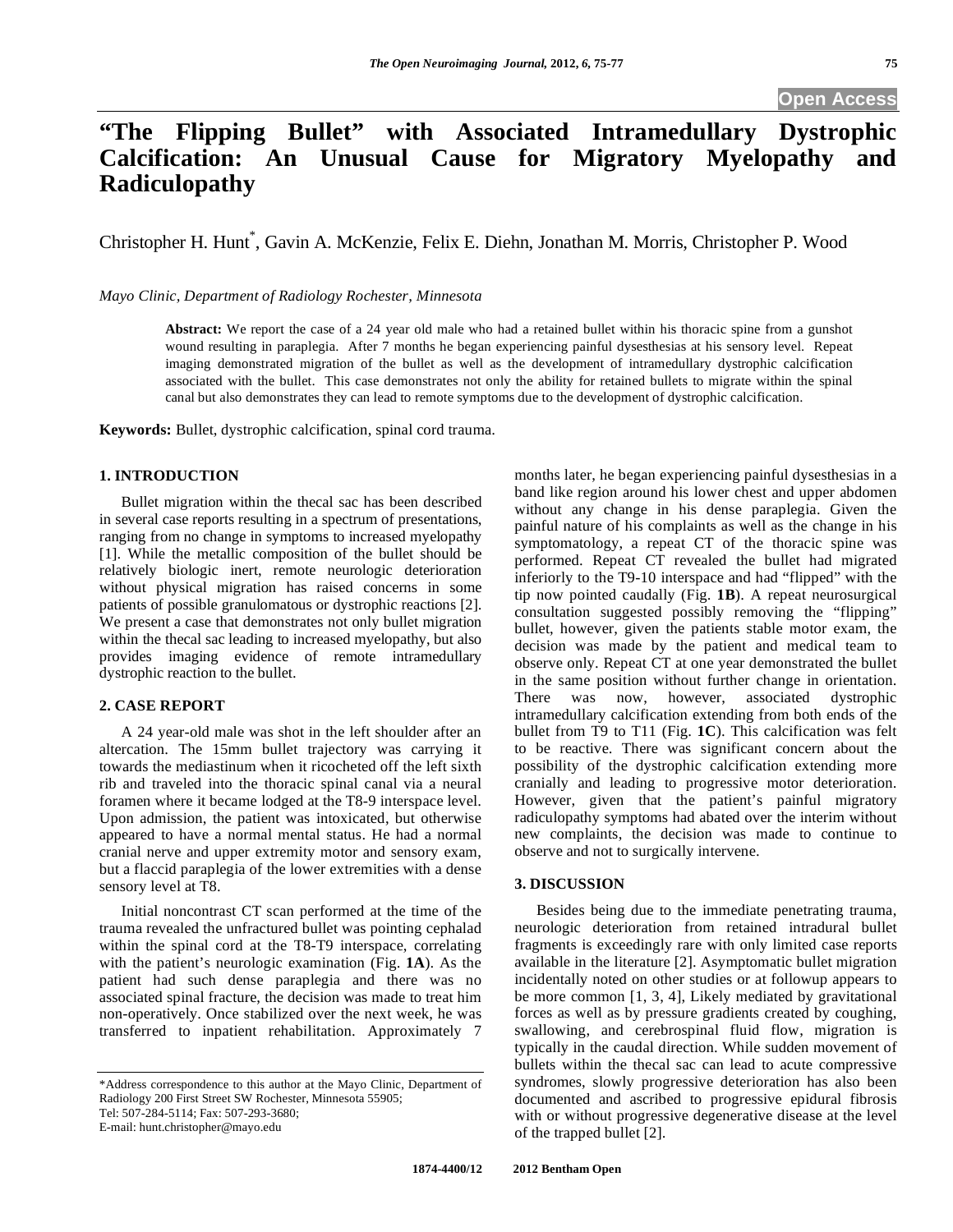

**Fig. (1).** Noncontrast CT reconstructed sagittal images of the thoracic spine. At initial presentation (**A**), the bullet within the spinal canal was pointed cephalad at the T8-9 interspace. Seven months later (**B**), due to progressive symptoms, repeat imaging revealed the bullet had "flipped" with tip now pointed caudally. In addition, the bullet had migrated inferiorly to the T9-T10 interspace. One year after the original trauma (**C**), the bullet had remained stable in position since prior exam, but now had developed worrisome intramedullary dystrophic calcification (arrows) extending both cranially and caudally.

 Our case suggests that in some patients there is the potential for neurologic progression from both movement of the bullet as well as from a reactive process associated with the bullet itself, suggesting that they cannot always be assumed to be biologically inert. In fact, dystrophic calcification associated with retained foreign bodies is not infrequent. The dystrophic calcification in our case was likely due to formation of biologic hydroxyapatite on the surface of the bullet due to heterogenous nucleation. This process is commonly seen at metallic interfaces, most commonly due to orthopedic implants [5]. In our patient, we initially assumed that the new sensory dysesthesias were due to the inferior migration as well as the "flipping" of the bullet. In patients who were more neurologically intact than our patient, this caudal translation of the bullet could have had more serious consequences. On further followup though, the reactive component of the bullet retained within the thecal sac was seen. The intramedullary dystrophic calcification that encased and extended both cranially and caudally from the bullet was alarming. Concern that continued cranial extension of this process could lead to worsened motor status led to the consideration for removal of the bullet. While the decision was made ultimately to

observe this patient, continued neurologic examinations and imaging surveillance are planned to ensure stability.

 Intramedullary dystrophic ossification has been reported in post-traumatic and post-surgical cases; [6] however, we believe that this is the first example of its association with a retained bullet within the spine. In these post-traumatic or post-surgical cases, this dystrophic ossification is usually a marker for poor outcome. While it is hard to generalize on the basis of this single case, in patients with remote neurologic deterioration with a retained intradural bullet, repeat CT imaging and consideration of surgical removal should at least be considered to potentially prevent further progression. If removal of the bullet is decided against, careful surveillance for imaging stability both in terms of positions, orientation, and dystrophic changes is recommended, as this may alter clinical and surgical management decisions.

## **CONFLICT OF INTEREST**

 The author confirms that this article content has no conflicts of interest.